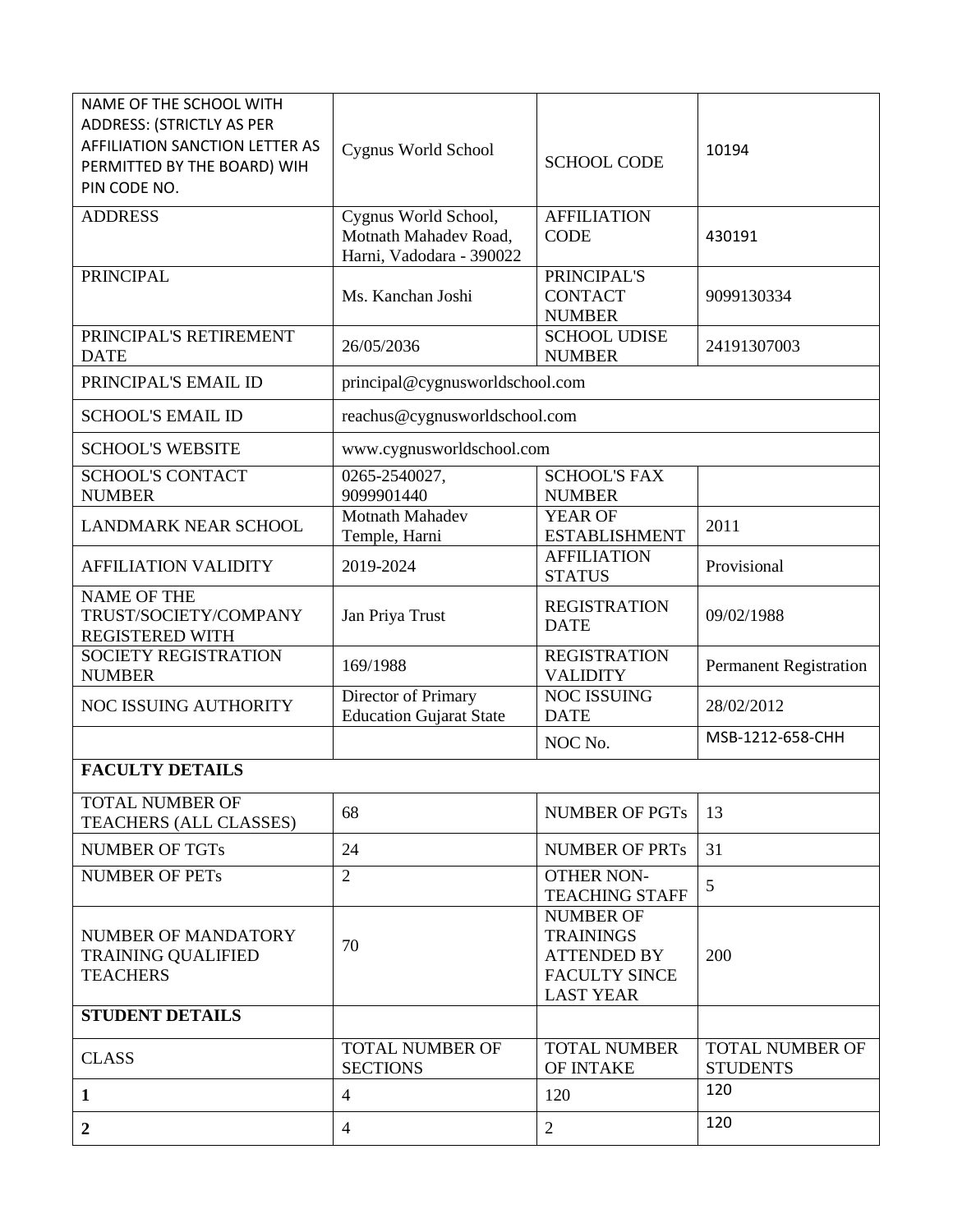| $\mathbf{3}$                                                                                                                                                                        | $\overline{4}$ | 9                                                                                                                                                                                                       | 120                                                                                            |
|-------------------------------------------------------------------------------------------------------------------------------------------------------------------------------------|----------------|---------------------------------------------------------------------------------------------------------------------------------------------------------------------------------------------------------|------------------------------------------------------------------------------------------------|
| 4                                                                                                                                                                                   | $\overline{4}$ | $\overline{7}$                                                                                                                                                                                          | 117                                                                                            |
| 5                                                                                                                                                                                   | $\overline{4}$ | 6                                                                                                                                                                                                       | 116                                                                                            |
| 6                                                                                                                                                                                   | $\overline{4}$ | 5                                                                                                                                                                                                       | 120                                                                                            |
| 7                                                                                                                                                                                   | $\overline{4}$ | 8                                                                                                                                                                                                       | 114                                                                                            |
| 8                                                                                                                                                                                   | $\overline{4}$ | 10                                                                                                                                                                                                      | 106                                                                                            |
| 9                                                                                                                                                                                   | $\overline{4}$ | 9                                                                                                                                                                                                       | 95                                                                                             |
| 10                                                                                                                                                                                  | $\overline{2}$ | $\boldsymbol{0}$                                                                                                                                                                                        | 61                                                                                             |
| 11                                                                                                                                                                                  | 3              | 1                                                                                                                                                                                                       | 34                                                                                             |
| 12                                                                                                                                                                                  | 3              | $\boldsymbol{0}$                                                                                                                                                                                        | 39                                                                                             |
| <b>ACADEMIC DETAILS</b>                                                                                                                                                             |                |                                                                                                                                                                                                         |                                                                                                |
| <b>SUBJECTS OFFERED FOR</b><br>CLASS <sub>10</sub>                                                                                                                                  |                | <b>SUBJECTS</b><br><b>OFFERED FOR</b><br>CLASS <sub>12</sub>                                                                                                                                            |                                                                                                |
| 241---Mathematics Basic<br>041---Mathematics Standard<br>085---Hindi Course-B<br>086---Science<br>087---Social Science<br>184---English Language and<br>Literature.<br>020---German |                | 030---Economics<br>041---Mathematics<br>042---Physics<br>043---Chemistry<br>044---Biology<br>048---Physical<br>Education<br>054---Business<br><b>Studies</b><br>055---Accountancy<br>301---English Core | 065---Informatics<br>Prac(New)<br>037---Psychology<br>027---History<br>028---Political Science |
| <b>INFRASTRUCTURE DETAILS</b>                                                                                                                                                       |                |                                                                                                                                                                                                         |                                                                                                |
| TOTAL NUMBER OF SITES OF<br><b>SCHOOL</b>                                                                                                                                           | 1              | <b>TOTAL NUMBER</b><br>OF BUILDING<br><b>BLOCKS</b>                                                                                                                                                     | 5                                                                                              |
| TOTAL AREA OF SCHOOL IN<br><b>SQUARE METRES</b>                                                                                                                                     | 24,964         |                                                                                                                                                                                                         |                                                                                                |
| <b>TOTAL NUMBER OF</b><br><b>PLAYGROUNDS</b>                                                                                                                                        | $\overline{2}$ | <b>TOTAL AREA OF</b><br>PLAYGROUND IN<br><b>SQUARE METRES</b>                                                                                                                                           | 8961.37                                                                                        |
| TOTAL NUMBER OF ROOMS                                                                                                                                                               | 112            | <b>TOTAL NUMBER</b><br>OF SMALL-SIZED<br><b>ROOMS</b>                                                                                                                                                   | 36                                                                                             |
| TOTAL NUMBER OF MEDIUM-<br><b>SIZED ROOMS</b>                                                                                                                                       | 1              | <b>TOTAL NUMBER</b><br>OF LARGE-SIZED<br><b>ROOMS</b>                                                                                                                                                   | 75                                                                                             |
| TOTAL NUMBER OF MALE<br><b>REST ROOM</b>                                                                                                                                            | 44             | <b>TOTAL NUMBER</b><br>OF FEMALE REST<br><b>ROOM</b>                                                                                                                                                    | 47                                                                                             |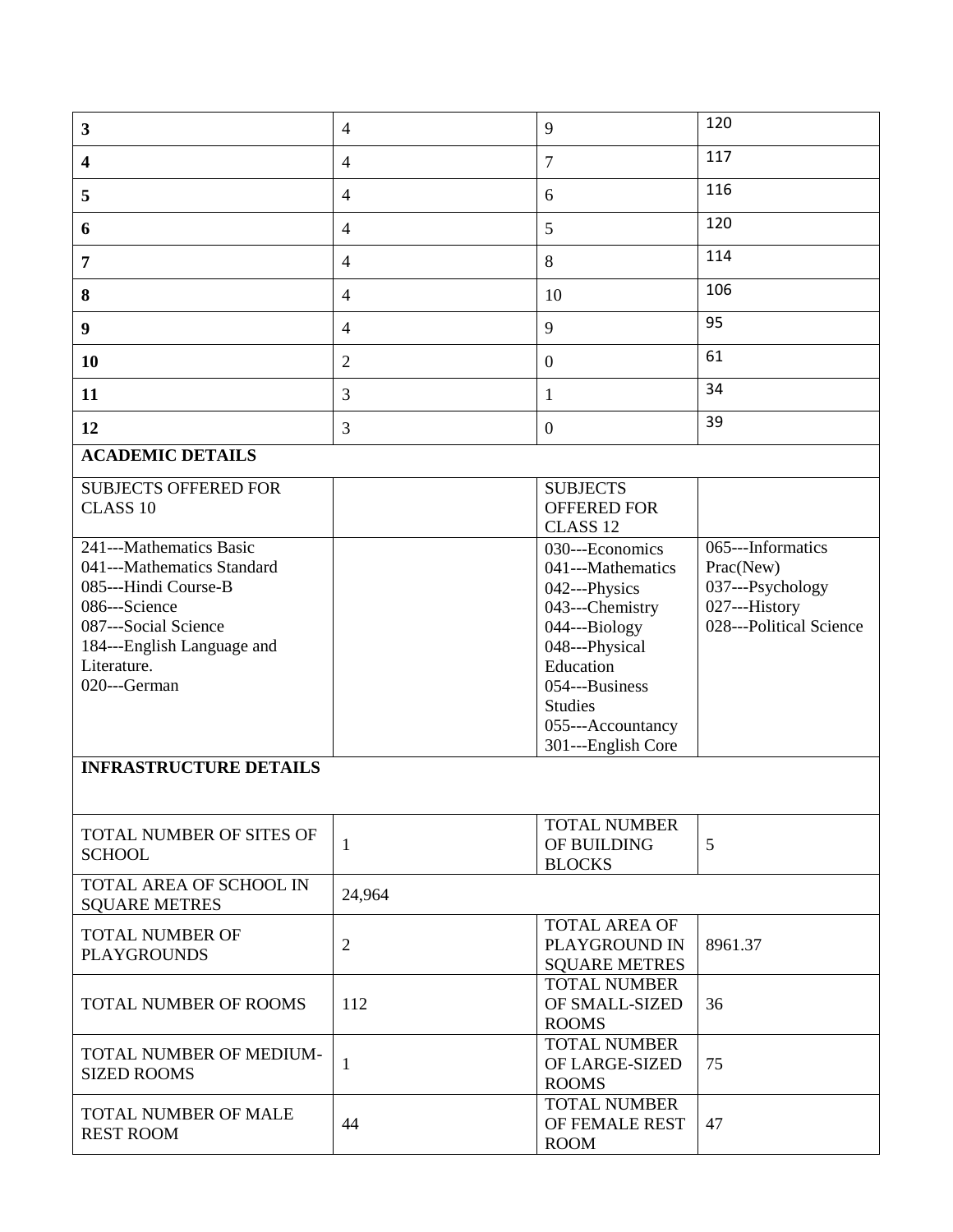| <b>NUMBER OF GIRLS' TOILET</b>               | 35                | <b>NUMBER OF</b><br><b>BOYS' TOILET</b> | 33             |
|----------------------------------------------|-------------------|-----------------------------------------|----------------|
|                                              |                   | <b>NUMBER OF</b>                        |                |
| <b>NUMBER OF TOILETS FOR</b>                 |                   | <b>WASHROOMS</b>                        |                |
| <b>DIFFERENTLY ABLED</b>                     | $\overline{7}$    | <b>FOR FEMALE</b>                       | 12             |
| <b>PERSONS</b>                               |                   | <b>STAFF</b>                            |                |
| <b>NUMBER OF WASHROOMS</b>                   |                   | <b>TOTAL NUMBER</b>                     |                |
| <b>FOR MALE STAFF</b>                        | 11                | OF LIBRARIES                            | $\overline{2}$ |
|                                              |                   | <b>TOTAL NUMBER</b>                     |                |
| <b>NUMBER OF LABORATORIES</b>                | $\overline{7}$    | OF STUDENT                              | $\mathbf{1}$   |
|                                              |                   | <b>CANTEENS</b>                         |                |
|                                              |                   | <b>NUMBER OF</b>                        |                |
| TOTAL NUMBER OF STAFF                        | $\mathbf{1}$      | <b>WATER</b>                            | 1              |
| <b>CANTEENS</b>                              |                   | <b>PURIFIERS/ROS</b>                    |                |
|                                              |                   | <b>NUMBER OF</b>                        |                |
| NUMBER OF AUDITORIUMS                        | $\mathfrak{2}$    | <b>DIGITAL</b>                          | 48             |
|                                              |                   | <b>CLASSROOMS</b>                       |                |
|                                              |                   | <b>DOES THE</b>                         |                |
| DOES THE SCHOOL HAS                          |                   | <b>SCHOOL HAS</b>                       |                |
| <b>GUARDS EMPLOYED FOR</b>                   | Yes               | <b>FIRE</b>                             | Yes            |
| <b>SAFETY</b>                                |                   | <b>EXTINGUISHERS</b>                    |                |
|                                              |                   | <b>DOES THE</b>                         |                |
| DOES THE SCHOOL HAS                          |                   | <b>SCHOOL HAS</b>                       |                |
| <b>SPRINKLERS</b>                            | Yes               | <b>CCTV CAMERAS</b>                     | Yes            |
|                                              |                   | <b>INSTALLED?</b>                       |                |
| <b>TOTAL NUMBER OF</b>                       |                   | <b>DOES THE</b>                         |                |
| <b>COMPUTERS IN ALL</b>                      |                   |                                         |                |
|                                              | 70                | <b>SCHOOL HAS</b>                       | <b>No</b>      |
| <b>COMPUTER LAB</b><br>DOES THE SCHOOL HAS A |                   | <b>WEB SERVERS</b>                      |                |
| <b>BOUNDARY WALL?.0</b>                      | Yes               | IS YOUR SCHOOL<br><b>BARRIER FREE/</b>  | Yes            |
| D                                            |                   | <b>HAS RAMPS?</b>                       |                |
|                                              |                   | <b>DOES THE</b>                         |                |
| <b>DOES THE SCHOOL HAS</b>                   | Yes               | <b>SCHOOL HAS A</b>                     | Yes            |
| <b>CLINIC FACILITY?</b>                      |                   | <b>STRONG ROOM?</b>                     |                |
|                                              |                   | <b>DOES THE</b>                         |                |
| DOES THE SCHOOL HAS FIRE                     |                   | <b>SCHOOL HAS</b>                       |                |
| ALARMS?                                      | Yes               | <b>SPORTS</b>                           | Yes            |
|                                              |                   | FACILITY?                               |                |
|                                              |                   | <b>DOES THE</b>                         |                |
| DOES THE SCHOOL HAS                          |                   | <b>SCHOOL HAS</b>                       |                |
| <b>INDOOR GAMES FACILITY?</b>                | Yes               | <b>DANCE/MUSIC</b>                      | Yes            |
|                                              |                   | FACILITY?                               |                |
| <b>TOTAL NUMBER OF BUSES</b>                 |                   | TOTAL NUMBER                            |                |
|                                              | 11                |                                         | 11             |
| <b>OWNED</b>                                 |                   | OF DRIVERS<br><b>NUMBER OF</b>          |                |
| <b>NUMBER OF FEMALE</b>                      | 10                |                                         | $\overline{7}$ |
| <b>ATTENDANTS FOR BUS DUTY</b>               |                   | <b>ACTIVITY</b><br><b>ROOMS</b>         |                |
|                                              |                   |                                         |                |
| NAME OF TRANSPORT                            |                   | <b>TRANSPORT</b>                        |                |
| <b>COORDINATOR</b>                           | Mr. Hitesh Pandya | <b>COORDINATOR</b><br><b>CONTACT</b>    | 8238098366     |
|                                              |                   |                                         |                |
|                                              |                   |                                         |                |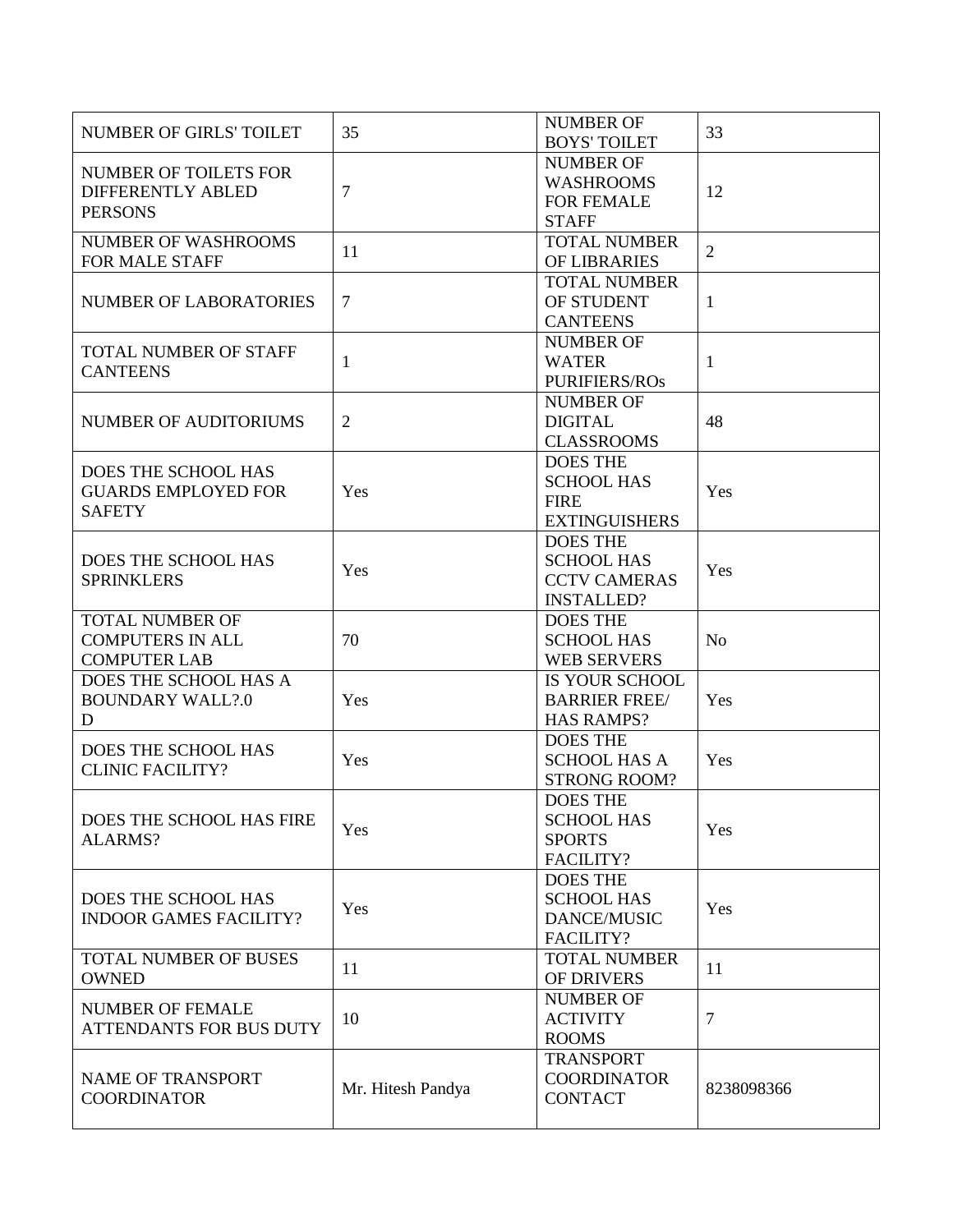| <b>LOCATION DETAILS</b>                                                            |                                                     |                                                                                    |             |
|------------------------------------------------------------------------------------|-----------------------------------------------------|------------------------------------------------------------------------------------|-------------|
| <b>NEAREST NATIONALISED</b><br><b>BANK</b>                                         | State Bank of India, Harni<br>Gam, Harni, Vadodara. | <b>DISTANCE OF</b><br><b>BANK FROM</b><br><b>SCHOOL IN KM</b>                      | 0.5         |
| <b>NEAREST BUS STATION</b>                                                         | ST Bus Depot Vadodara                               | <b>DISTANCE OF</b><br><b>BUS TERMINAL</b><br>FROM SCHOOL IN<br>KM                  | 7.3         |
| NEAREST RAILWAY STATION                                                            | Railway station Vadodara                            | <b>DISTANCE OF</b><br><b>RAILWAY</b><br><b>STATION FROM</b><br><b>SCHOOL IN KM</b> | 7.6         |
| <b>NEAREST AIRPORT</b>                                                             | Vadodara International<br>Airport, Harni            | <b>DISTANCE OF</b><br><b>AIRPORT FROM</b><br><b>SCHOOL IN KM</b>                   | 1.7         |
| <b>NEAREST HOSPITAL</b>                                                            | Metro Hospital                                      | <b>DISTANCE OF</b><br><b>HOSPITAL FROM</b><br><b>SCHOOL IN KM</b>                  | 2.1         |
| <b>NEAREST POLICE STATION</b>                                                      | Harni Police Station                                | <b>DISTANCE OF</b><br>POLICE STATION<br>FROM SCHOOL IN<br>KM                       | 1.5         |
| 10th BOARD PASS<br>PERCENTAGE (2019/2020/2021)                                     | 100/100/100                                         | 12th BOARD PASS<br><b>PERCENTAGE</b><br>(2019/2020/2021)                           | 100/100/100 |
| <b>NAME OF</b><br>WELLNESS/ACTIVITY<br><b>TEACHER</b>                              | Ms. Aashka Bodas                                    |                                                                                    |             |
| <b>NAME OF</b><br><b>GRIEVANCE/COMPLAINT</b><br><b>REDRESSAL OFFICER</b>           | Ms. Madhavi Agrawal                                 |                                                                                    |             |
| <b>CONTACT NUMBER OF</b><br><b>GRIEVANCE/COMPLAINT</b><br><b>REDRESSAL OFFICER</b> | 9099901440                                          |                                                                                    |             |
| <b>EMAIL ID OF</b><br><b>GRIEVANCE/COMPLAINT</b><br><b>REDRESSAL OFFICER</b>       | madhavi@cygnusworldschool.com                       |                                                                                    |             |
| <b>NAME OF HEAD OF SEXUAL</b><br>HARASSMENT COMMITTEE                              | Ms. Kanchan Joshi                                   |                                                                                    |             |
| <b>EMAIL ID OF HEAD OF</b><br><b>SEXUAL HARASSMENT</b><br><b>COMMITTEE</b>         | principal@cygnusworldschool.com                     |                                                                                    |             |
| <b>CONTACT NO. OF THE HEAD</b><br>OF SEXUAL HARRASSMENT<br><b>COMMITTEE</b>        | 9099130334                                          |                                                                                    |             |
| NAME OF CONTACT PERSON<br>IN CASE OF EMERGENCY                                     | Mr. Santosh Sharma                                  |                                                                                    |             |
| <b>CONTACT NUMBER OF</b><br><b>CONTACT PERSON IN CASE</b><br>OF EMERGENCY          | 9099901440                                          |                                                                                    |             |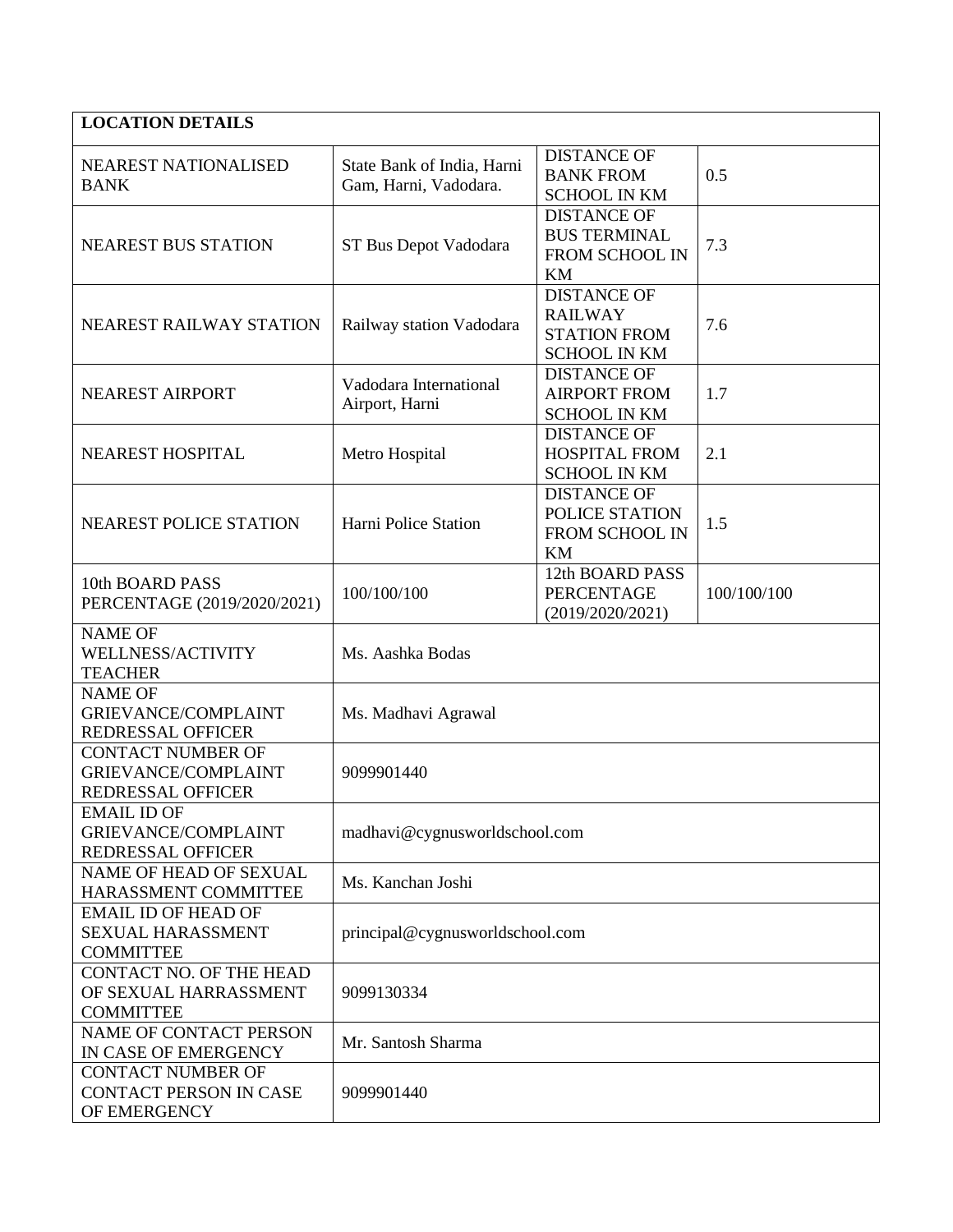| <b>EMAIL ID OF CONTACT</b><br>PERSON IN CASE OF<br><b>EMERGENCY</b>                        | admin@cygnusworldschool.com                                                                                                                                                                                                                                           |                                                                                                                                                      |                     |
|--------------------------------------------------------------------------------------------|-----------------------------------------------------------------------------------------------------------------------------------------------------------------------------------------------------------------------------------------------------------------------|------------------------------------------------------------------------------------------------------------------------------------------------------|---------------------|
| <b>TOTAL NUMBER OF</b><br>DOCTORS IN SCHOOL CLINIC                                         | $\mathbf{1}$                                                                                                                                                                                                                                                          | <b>TOTAL NUMBER</b><br>OF BEDS IN<br><b>SCHOOL CLINIC</b>                                                                                            | $\overline{4}$      |
| LEVEL OF INVOLVEMENT OF<br><b>SCHOOL IN CBSE ACTIVITIES</b>                                | Active                                                                                                                                                                                                                                                                | <b>DO THE</b><br><b>TEACHERS GET</b><br>PROPER GRADE<br><b>LIKE PGT/TGT AS</b><br>PER THE<br><b>CLASSES THEY</b><br><b>ARE ENTITLED</b><br>TO TEACH? | Yes                 |
| DO THE TEACHERS AND<br><b>STAFF GET THEIR SALARY</b><br>WITHIN FIRST WEEK OF THE<br>MONTH? | Yes                                                                                                                                                                                                                                                                   | <b>DOES THE</b><br><b>SCHOOL HAS EPF</b><br><b>FACILITY FOR</b><br><b>STAFF</b>                                                                      | Yes                 |
| EPF REGISTRATION NUMBER                                                                    | VDBRD0067059000                                                                                                                                                                                                                                                       | <b>MODE OF</b><br><b>SALARY</b><br><b>PAYMENT</b>                                                                                                    | <b>Bank Payment</b> |
| <b>NAME OF BANK WITH</b><br><b>SALARY ACCOUNT</b>                                          | Kotak Mahindra Bank                                                                                                                                                                                                                                                   | <b>ARE THE</b><br><b>SCHOOL</b><br><b>ACCOUNTS</b><br><b>AUDITED</b><br>REGULARLY?                                                                   | Yes                 |
| PARENT TEACHERS<br><b>ASSOCIATION AS PER NORMS</b>                                         | Yes                                                                                                                                                                                                                                                                   | <b>ACADEMIC</b><br><b>SESSION</b>                                                                                                                    | April to March      |
| <b>VACATION PERIOD</b>                                                                     | May to June                                                                                                                                                                                                                                                           |                                                                                                                                                      |                     |
| <b>BEST PRACTICES OF</b><br><b>SCHOOL</b>                                                  | Smart and sliding boards, technology based child centered, Interactive,<br>activity based, collaborative learning by doing, co-curricular,<br>activities, STEM, well-planned sports, state of the art laboratories, Green<br>school rated by Leeds USA and IGBC India |                                                                                                                                                      |                     |

## **FEE STRUCTURE OF SCHOOL FOR THE YEAR 2022-23**

| <b>CLASS</b>            | <b>Admission Fee</b><br>(in Rupees) | <b>Tuition Fee</b><br>(in Rupees) |
|-------------------------|-------------------------------------|-----------------------------------|
| <b>PRIMARY</b>          | 8313                                | 99750                             |
| <b>MIDDLE</b>           | 8313                                | 99750                             |
| <b>SECONDARY</b>        | 8313                                | 99750                             |
| <b>SENIOR SECONDARY</b> | 8313                                | 99750                             |